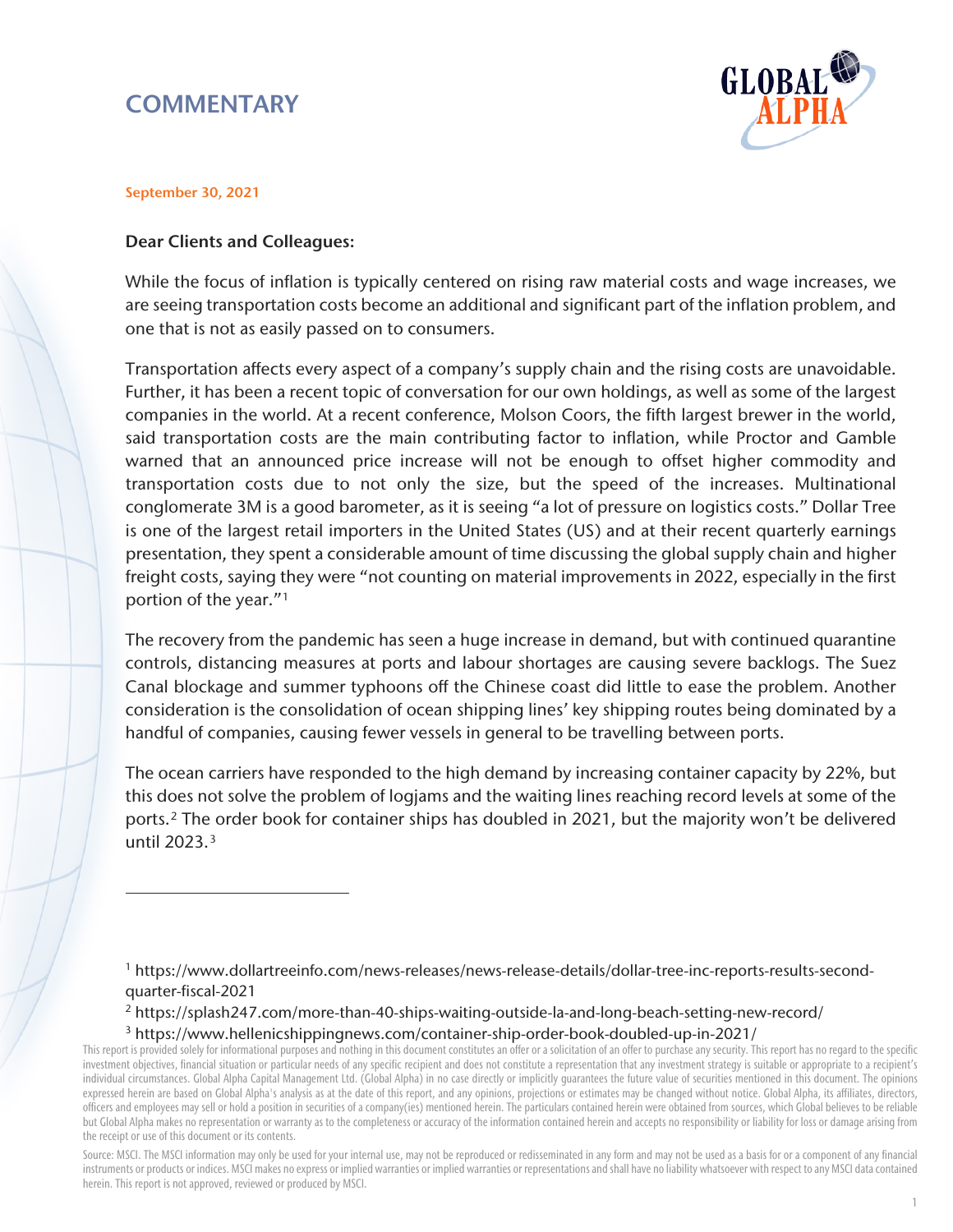### COMMENTARY CONT.



So what does all this mean? Container rates seem to be stabilizing, yet remain extremely elevated. Freightos, a digital booking platform for international shipping, published containerized freight rates.<sup>[4](#page-1-0)</sup> The cost of a container from Asia to the US East Coast is over \$20,000, an increase of 415% compared to last year. Shipping from Asia to the US West Coast is slightly less, but the cost is up 452% in comparison to a year ago. Shipping from Asia to North Europe has seen the largest year-over-year increase, up 714% to \$13,855. Freight rates from Northern Europe to the US East Coast have been the least affected, up "only" 238% from the period last year to \$5,929. In view of these rates, shipping companies are focusing on the most profitable trade routes, meaning reduced volumes crossing the Atlantic. The Baltic Dry Index is a benchmark for the price of shipping major raw materials by sea and is at its highest level since before the Great Financial Crisis.<sup>5</sup>



Source: Bloomberg

 $\overline{a}$ 

The majority of companies are struggling to solve this logistical headache, but our portfolios contain two names that have been natural beneficiaries.

<sup>4</sup> https://www.freightos.com/freight-resources/coronavirus-updates/

#### <sup>5</sup> https://tradingeconomics.com/commodity/baltic

Source: MSCI. The MSCI information may only be used for your internal use, may not be reproduced or redisseminated in any form and may not be used as a basis for or a component of any financial instruments or products or indices. MSCI makes no express or implied warranties or implied warranties or representations and shall have no liability whatsoever with respect to any MSCI data contained herein. This report is not approved, reviewed or produced by MSCI.

<span id="page-1-1"></span><span id="page-1-0"></span>This report is provided solely for informational purposes and nothing in this document constitutes an offer or a solicitation of an offer to purchase any security. This report has no regard to the specific investment objectives, financial situation or particular needs of any specific recipient and does not constitute a representation that any investment strategy is suitable or appropriate to a recipient's individual circumstances. Global Alpha Capital Management Ltd. (Global Alpha) in no case directly or implicitly guarantees the future value of securities mentioned in this document. The opinions expressed herein are based on Global Alpha's analysis as at the date of this report, and any opinions, projections or estimates may be changed without notice. Global Alpha, its affiliates, directors, officers and employees may sell or hold a position in securities of a company(ies) mentioned herein. The particulars contained herein were obtained from sources, which Global Alpha believes to be reliable but Global Alpha makes no representation or warranty as to the completeness or accuracy of the information contained herein and accepts no responsibility or liability for loss or damage arising from the receipt or use of this document or its contents.